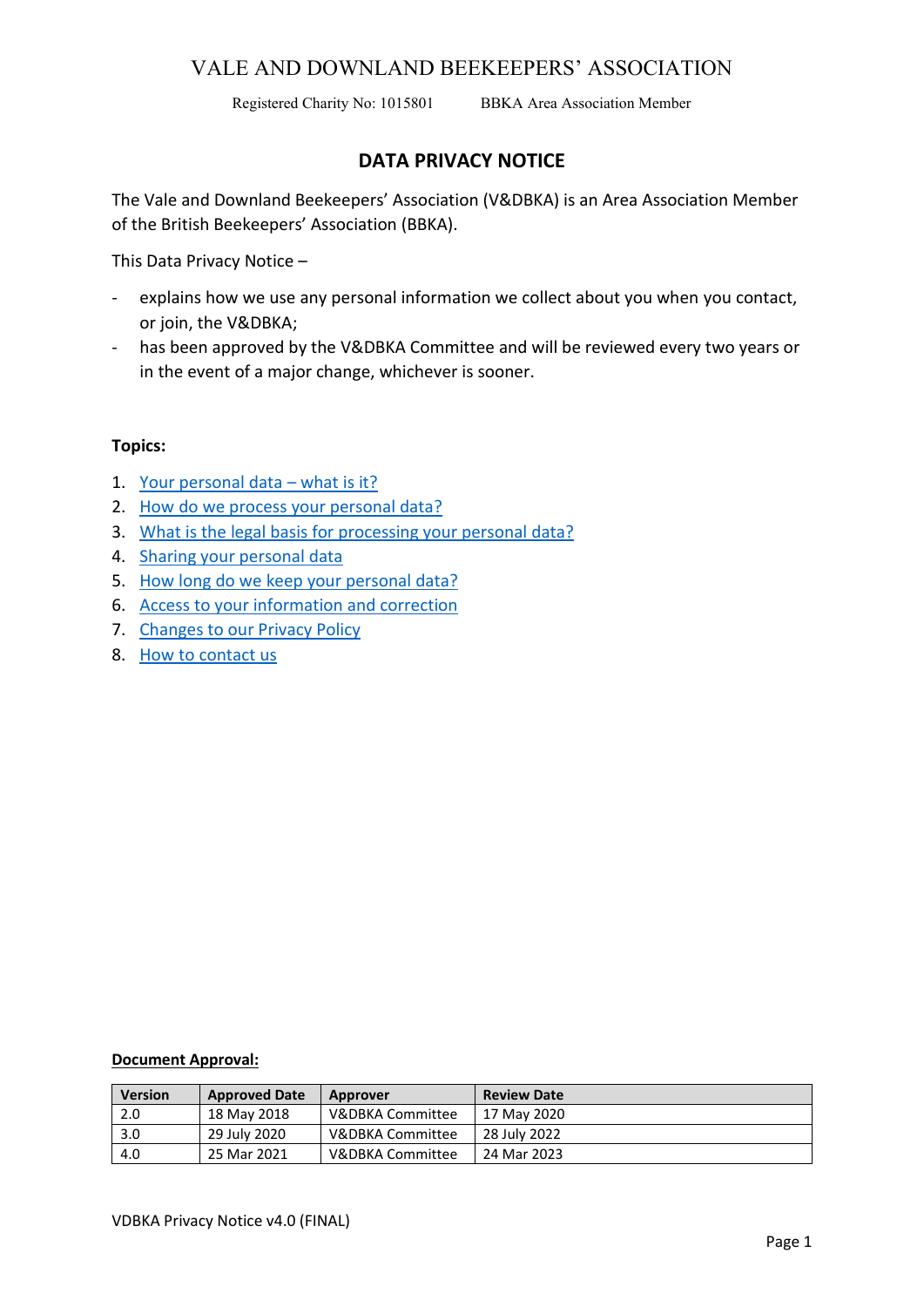Registered Charity No: 1015801 BBKA Area Association Member

## <span id="page-1-0"></span>**1. Your personal data – what is it?**

Personal data relates to a living individual who can be identified from that data. Identification can be made by the information alone or in conjunction with any other information in the V&DBKA's possession or likely to come into such possession. The processing of personal data is governed by the General Data Protection Regulation (GDPR).

## <span id="page-1-1"></span>**2. How do we process your personal data?**

The V&DBKA complies with its obligations under the GDPR by keeping personal data up to date; by storing and destroying it securely; by not collecting or retaining excessive amounts of data; by protecting personal data from loss, misuse, unauthorised access and disclosure and by ensuring that appropriate technical measures are in place to protect personal data.

We use your personal data for the following purposes: -

- i. To enable us to provide a voluntary service for the benefit of the public in a particular geographical area as specified in our constitution;
- ii. To administer membership and library records;
- iii. To manage our volunteers;
- iv. To maintain our own accounts and records (including the processing of gift aid applications);
- v. To inform you of news, events, activities running at the V&DBKA, the BBKA, or other beekeeping organisations in which you may be interested;
- vi. To share your contact details with the BBKA so they can process your BBKA membership and insurance applications;
- vii. To share your contact details with the Regional Bee Disease Officer and Beecraft, as notified by yourself on your application for membership of the V&DBKA.

## <span id="page-1-2"></span>**3. What is the legal basis for processing your personal data?**

- i. Explicit consent of the data subject so that we can keep you informed about news, events, activities and services and process your gift aid donations and keep you informed about beekeeping events;
- ii. Processing is necessary for carrying out obligations under the V&DBKA membership of the BBKA and charity law;
- iii. Processing is carried out by a not-for-profit body provided:
	- a. the processing relates only to members or former members (or those who have regular contact with it in connection with those purposes); and
	- b. there is no disclosure to a third party without consent.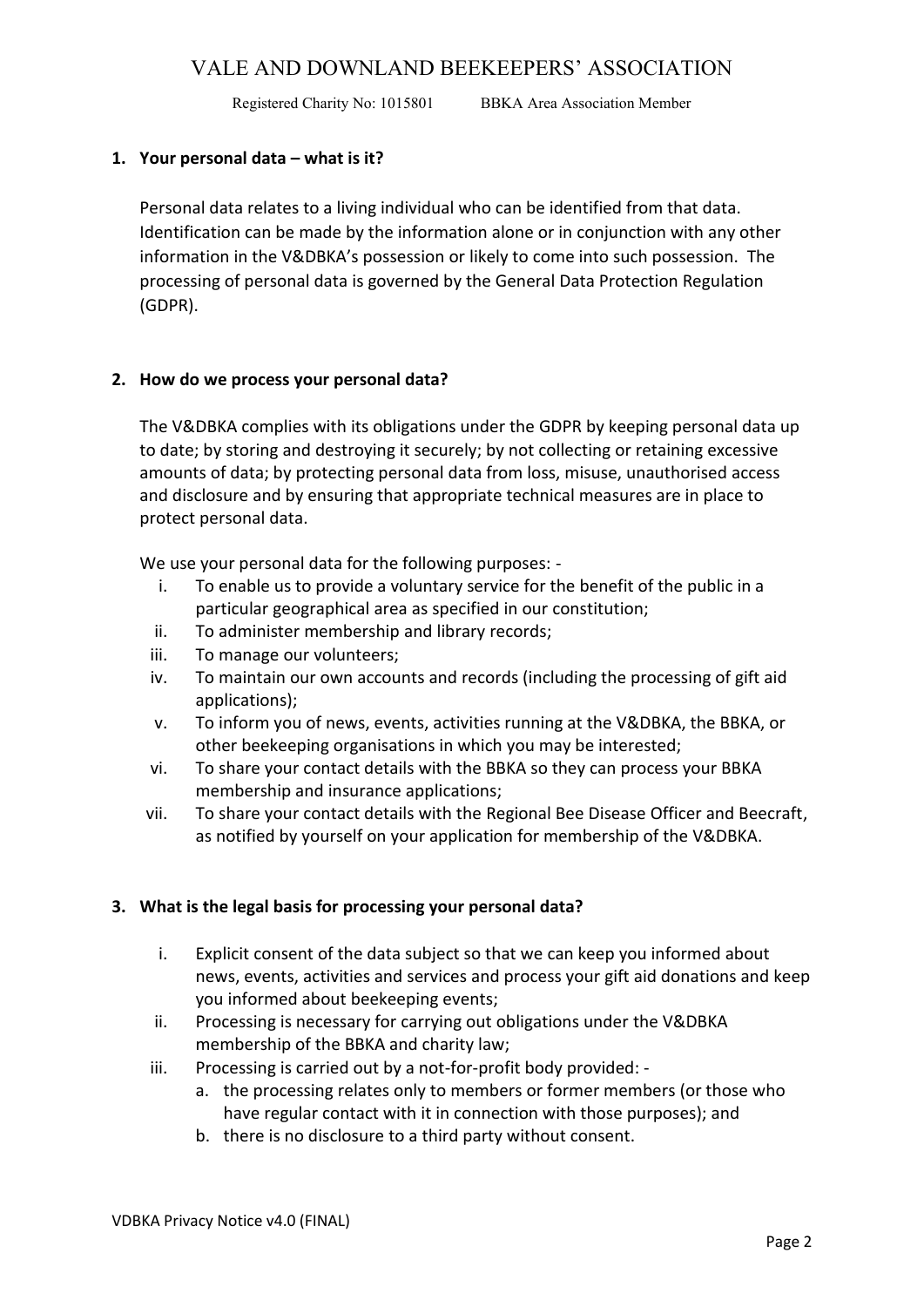Registered Charity No: 1015801 BBKA Area Association Member

### <span id="page-2-0"></span>**4. Sharing your personal data**

Your personal data will be treated as strictly confidential and will only be shared with members of the V&DBKA Committee or Librarian for purposes connected with the V&DBKA. We will only share your data with third parties outside of the V&DBKA with your consent.

### <span id="page-2-1"></span>**5. How long do we keep your personal data?**

| Data                       | Format      | <b>Retention period</b>                          |
|----------------------------|-------------|--------------------------------------------------|
| Membership                 | Electronic  | Seven years (year of application, plus six years |
| renewal/application        | <b>BBKA</b> | from the end of the accounting period the Gift   |
|                            | eReturn2    | Aid declaration relates to <sup>1</sup> )        |
|                            | Membership  |                                                  |
|                            | System      |                                                  |
| Membership application,    | Paper       | Not retained – on receipt is transferred in to   |
| which includes Gift Aid    |             | the eReturn2 system, and the paper form is       |
| declaration                |             | destroyed.                                       |
| Membership enquiries       | All         | Not retained                                     |
| Library records - name and | Paper       | Retained by the Librarian for as long as the     |
| email address only         |             | book's record card remains in existence          |

The V&DBKA hold your personal data for the periods outlined in the table below:

The retention of your personal data which the V&DBKA has shared with other organisations, and for which you have given your permission, will be subject to their own data retention policy.

## <span id="page-2-2"></span>**6. Access to your information and correction.**

Unless subject to an exemption under the GDPR, you have the following rights with respect to your personal data: -

- i. The right to request a copy of your personal data which the V&DBKA holds about you;
- ii. The right to request that the V&DBKA corrects any personal data if it is found to be inaccurate or out of date;
- iii. The right to request your personal data is erased where it is no longer necessary for the V&DBKA to retain such data;
- iv. The right to withdraw your consent to the processing at any time;
- v. The right, where there is a dispute in relation to the accuracy or processing of your personal data, to request a restriction is placed on further processing;

<sup>&</sup>lt;sup>1</sup> Retention periods of information related to Gift Aid declarations is defined by HMRC